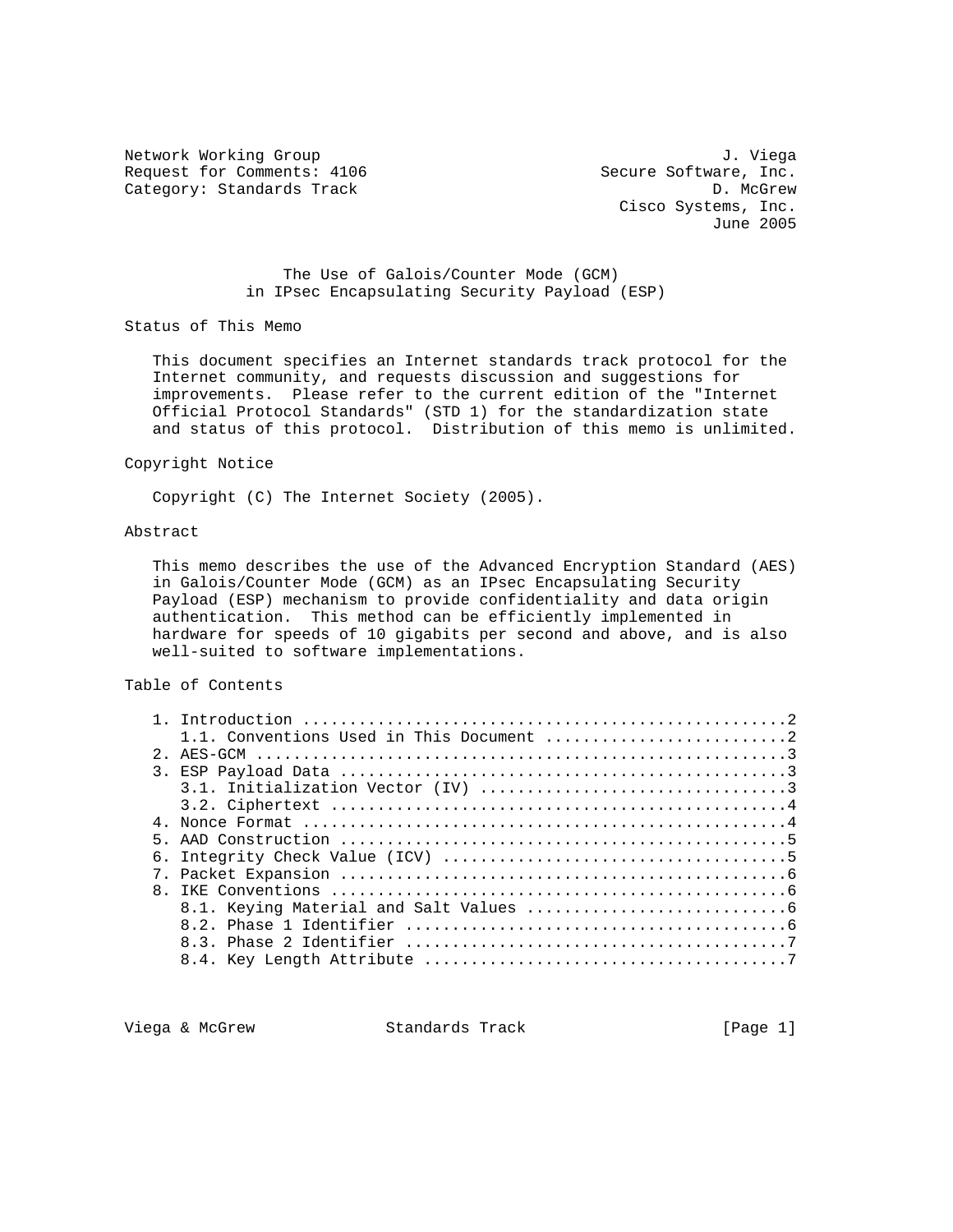#### 1. Introduction

 This document describes the use of AES in GCM mode (AES-GCM) as an IPsec ESP mechanism for confidentiality and data origin authentication. We refer to this method as AES-GCM-ESP. This mechanism is not only efficient and secure, but it also enables high-speed implementations in hardware. Thus, AES-GCM-ESP allows IPsec connections that can make effective use of emerging 10-gigabit and 40-gigabit network devices.

 Counter mode (CTR) has emerged as the preferred encryption method for high-speed implementations. Unlike conventional encryption modes such as Cipher Block Chaining (CBC) and Cipher Block Chaining Message Authentication Code (CBC-MAC), CTR can be efficiently implemented at high data rates because it can be pipelined. The ESP CTR protocol describes how this mode can be used with IPsec ESP [RFC3686].

 Unfortunately, CTR provides no data origin authentication, and thus the ESP CTR standard requires the use of a data origin authentication algorithm in conjunction with CTR. This requirement is problematic, because none of the standard data origin authentication algorithms can be efficiently implemented for high data rates. GCM solves this problem, because under the hood, it combines CTR mode with a secure, parallelizable, and efficient authentication mechanism.

 This document does not cover implementation details of GCM. Those details can be found in [GCM], along with test vectors.

# 1.1. Conventions Used in This Document

 The key words "MUST", "MUST NOT", "REQUIRED", "SHALL", "SHALL NOT", "SHOULD", "SHOULD NOT", "RECOMMENDED", "MAY", and "OPTIONAL" in this document are to be interpreted as described in [RFC2119].

Viega & McGrew Standards Track [Page 2]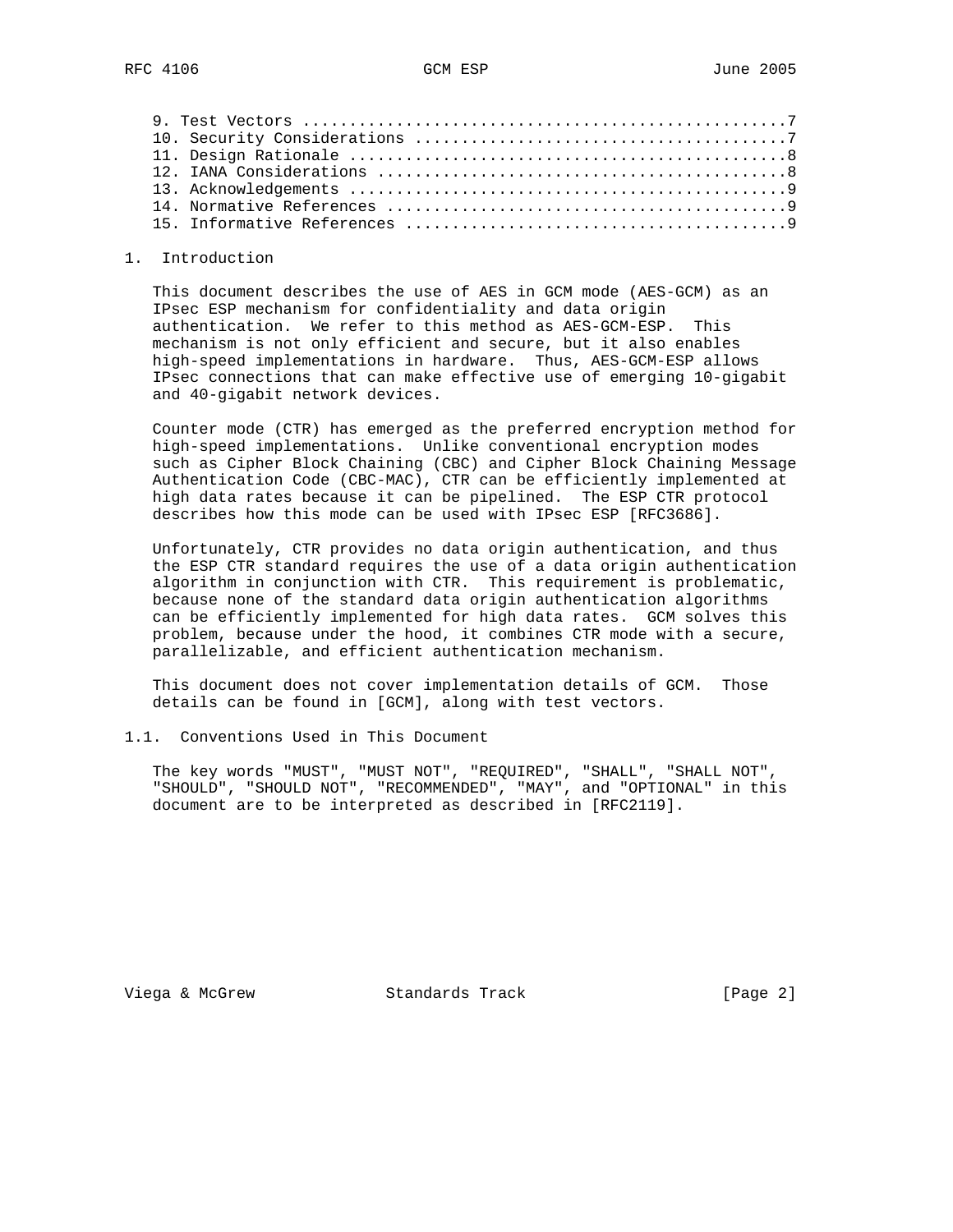### 2. AES-GCM

 GCM is a block cipher mode of operation providing both confidentiality and data origin authentication. The GCM authenticated encryption operation has four inputs: a secret key, an initialization vector (IV), a plaintext, and an input for additional authenticated data (AAD). It has two outputs, a ciphertext whose length is identical to the plaintext, and an authentication tag. In the following, we describe how the IV, plaintext, and AAD are formed from the ESP fields, and how the ESP packet is formed from the ciphertext and authentication tag.

 ESP also defines an IV. For clarity, we refer to the AES-GCM IV as a nonce in the context of AES-GCM-ESP. The same nonce and key combination MUST NOT be used more than once.

 Because reusing an nonce/key combination destroys the security guarantees of AES-GCM mode, it can be difficult to use this mode securely when using statically configured keys. For safety's sake, implementations MUST use an automated key management system, such as the Internet Key Exchange (IKE) [RFC2409], to ensure that this requirement is met.

3. ESP Payload Data

 The ESP Payload Data is comprised of an eight-octet initialization vector (IV), followed by the ciphertext. The payload field, as defined in [RFC2406], is structured as shown in Figure 1, along with the ICV associated with the payload.

0  $1$  2 3 0 1 2 3 4 5 6 7 8 9 0 1 2 3 4 5 6 7 8 9 0 1 2 3 4 5 6 7 8 9 0 1 +-+-+-+-+-+-+-+-+-+-+-+-+-+-+-+-+-+-+-+-+-+-+-+-+-+-+-+-+-+-+-+-+ Initialization Vector (8 octets) +-+-+-+-+-+-+-+-+-+-+-+-+-+-+-+-+-+-+-+-+-+-+-+-+-+-+-+-+-+-+-+-+ | | Ciphertext (variable) | | +-+-+-+-+-+-+-+-+-+-+-+-+-+-+-+-+-+-+-+-+-+-+-+-+-+-+-+-+-+-+-+-+

Figure 1: ESP Payload Encrypted with AES-GCM.

3.1. Initialization Vector (IV)

 The AES-GCM-ESP IV field MUST be eight octets. For a given key, the IV MUST NOT repeat. The most natural way to implement this is with a counter, but anything that guarantees uniqueness can be used, such as

Viega & McGrew Standards Track [Page 3]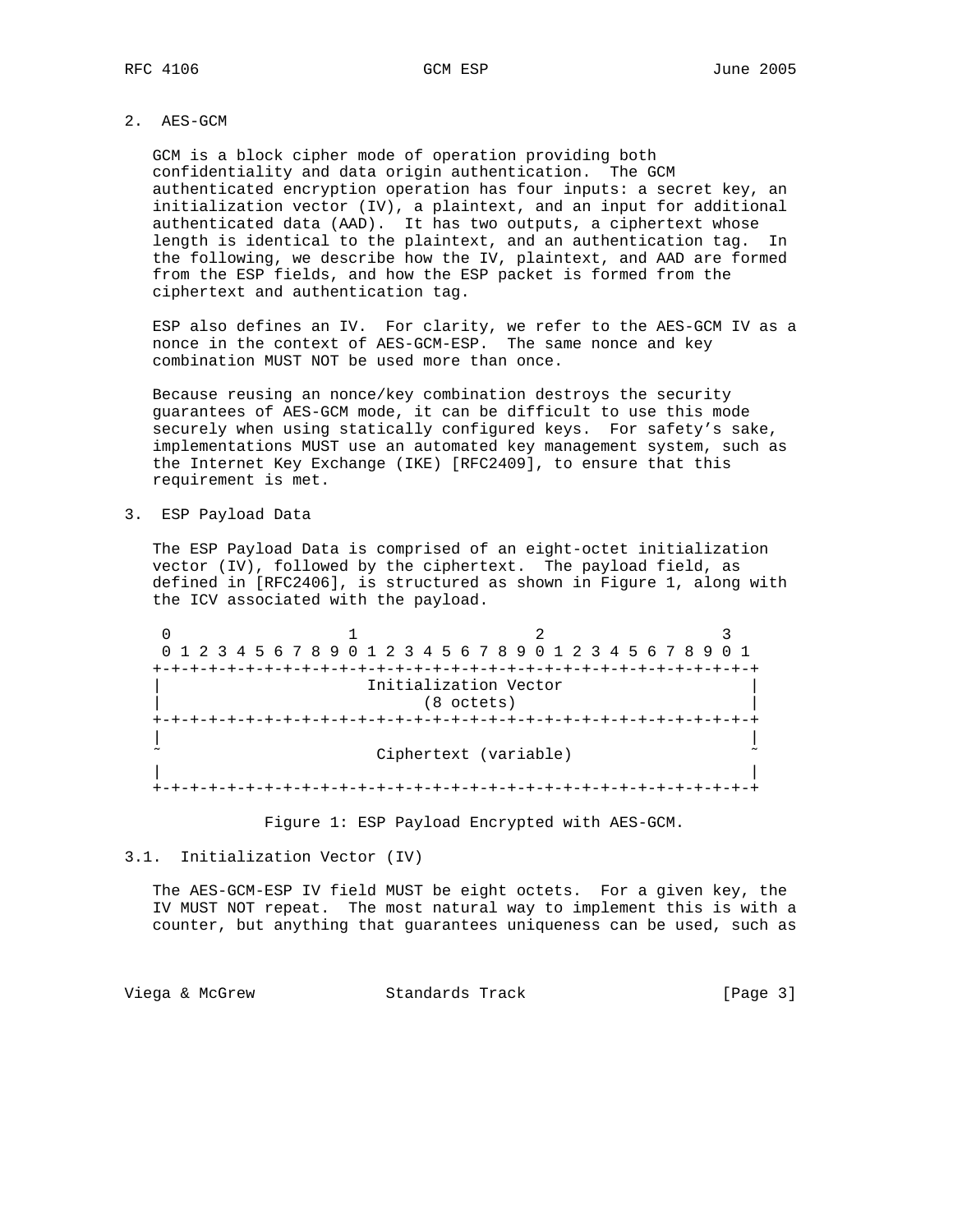a linear feedback shift register (LFSR). Note that the encrypter can use any IV generation method that meets the uniqueness requirement, without coordinating with the decrypter.

3.2. Ciphertext

 The plaintext input to AES-GCM is formed by concatenating the plaintext data described by the Next Header field with the Padding, the Pad Length, and the Next Header field. The Ciphertext field consists of the ciphertext output from the AES-GCM algorithm. The length of the ciphertext is identical to that of the plaintext.

 Implementations that do not seek to hide the length of the plaintext SHOULD use the minimum amount of padding required, which will be less than four octets.

4. Nonce Format

 The nonce passed to the GCM-AES encryption algorithm has the following layout:

| 0 1 2 3 4 5 6 7 8 9 0 1 2 3 4 5 6 7 8 9 0 1 2 3 4 5 6 7 8 9 0 1 |  |  |  |  |  |  |  |  |  |  |  |  |  |      |  |  |  |  |  |  |  |  |  |  |  |  |  |  |  |  |
|-----------------------------------------------------------------|--|--|--|--|--|--|--|--|--|--|--|--|--|------|--|--|--|--|--|--|--|--|--|--|--|--|--|--|--|--|
|                                                                 |  |  |  |  |  |  |  |  |  |  |  |  |  |      |  |  |  |  |  |  |  |  |  |  |  |  |  |  |  |  |
|                                                                 |  |  |  |  |  |  |  |  |  |  |  |  |  | Sa1t |  |  |  |  |  |  |  |  |  |  |  |  |  |  |  |  |
|                                                                 |  |  |  |  |  |  |  |  |  |  |  |  |  |      |  |  |  |  |  |  |  |  |  |  |  |  |  |  |  |  |
| Initialization Vector                                           |  |  |  |  |  |  |  |  |  |  |  |  |  |      |  |  |  |  |  |  |  |  |  |  |  |  |  |  |  |  |
|                                                                 |  |  |  |  |  |  |  |  |  |  |  |  |  |      |  |  |  |  |  |  |  |  |  |  |  |  |  |  |  |  |
|                                                                 |  |  |  |  |  |  |  |  |  |  |  |  |  |      |  |  |  |  |  |  |  |  |  |  |  |  |  |  |  |  |

Figure 2: Nonce Format

The components of the nonce are as follows:

Salt

 The salt field is a four-octet value that is assigned at the beginning of the security association, and then remains constant for the life of the security association. The salt SHOULD be unpredictable (i.e., chosen at random) before it is selected, but need not be secret. We describe how to set the salt for a Security Association established via the Internet Key Exchange in Section 8.1.

 Initialization Vector The IV field is described in Section 3.1.

Viega & McGrew Standards Track (Page 4)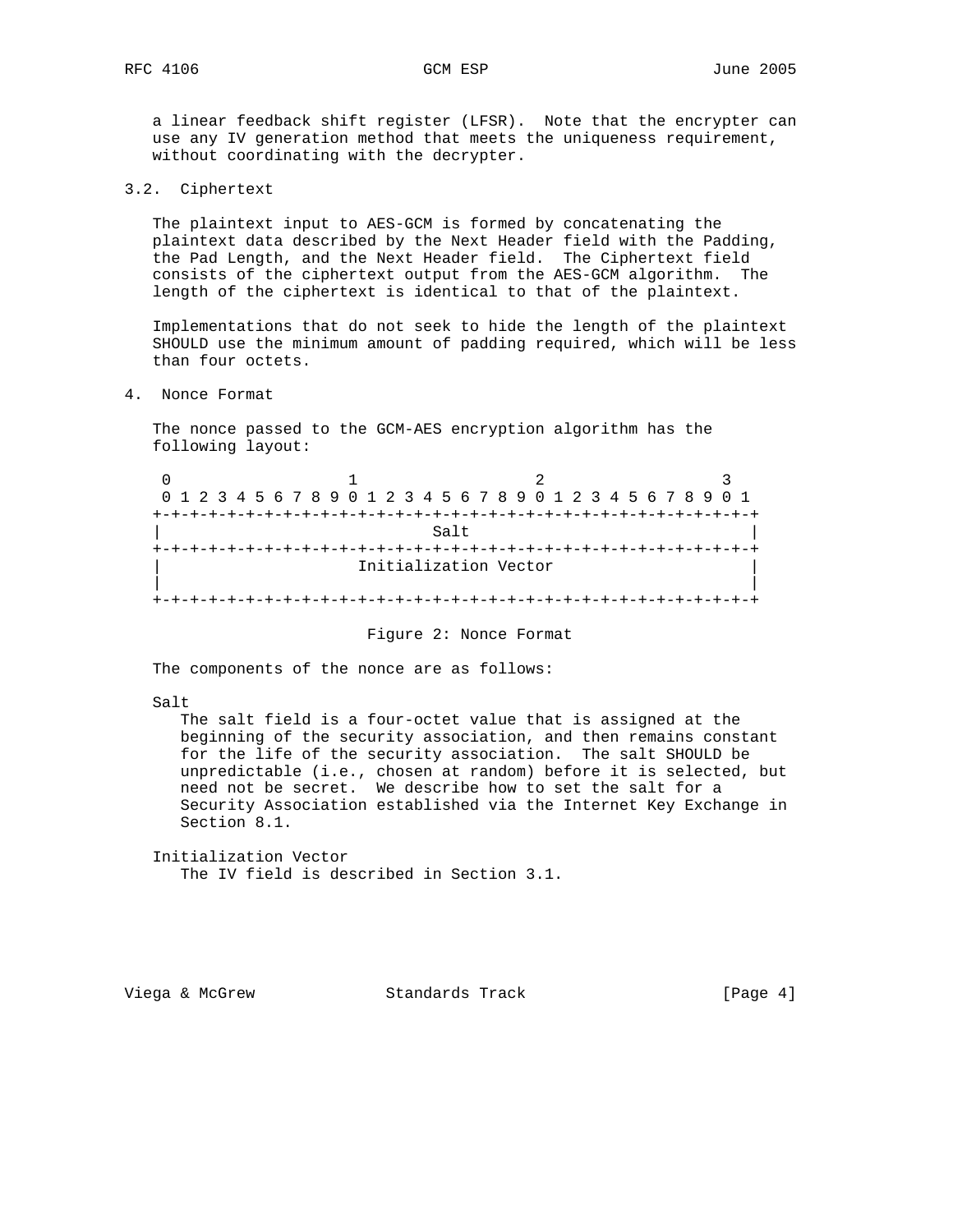### 5. AAD Construction

 The authentication of data integrity and data origin for the SPI and (Extended) Sequence Number fields is provided without encryption. This is done by including those fields in the AES-GCM Additional Authenticated Data (AAD) field. Two formats of the AAD are defined: one for 32-bit sequence numbers, and one for 64-bit extended sequence numbers. The format with 32-bit sequence numbers is shown in Figure 3, and the format with 64-bit extended sequence numbers is shown in Figure 4.

|  |     |  |  |  |  |  | 0 1 2 3 4 5 6 7 8 9 0 1 2 3 4 5 6 7 8 9 0 1 2 3 4 5 6 7 8 9 0 1 |  |  |  |  |                        |  |  |  |  |  |  |  |  |  |  |  |  |  |  |  |  |
|--|-----|--|--|--|--|--|-----------------------------------------------------------------|--|--|--|--|------------------------|--|--|--|--|--|--|--|--|--|--|--|--|--|--|--|--|
|  |     |  |  |  |  |  |                                                                 |  |  |  |  |                        |  |  |  |  |  |  |  |  |  |  |  |  |  |  |  |  |
|  | SPT |  |  |  |  |  |                                                                 |  |  |  |  |                        |  |  |  |  |  |  |  |  |  |  |  |  |  |  |  |  |
|  |     |  |  |  |  |  |                                                                 |  |  |  |  |                        |  |  |  |  |  |  |  |  |  |  |  |  |  |  |  |  |
|  |     |  |  |  |  |  |                                                                 |  |  |  |  | 32-bit Sequence Number |  |  |  |  |  |  |  |  |  |  |  |  |  |  |  |  |
|  |     |  |  |  |  |  |                                                                 |  |  |  |  |                        |  |  |  |  |  |  |  |  |  |  |  |  |  |  |  |  |

| 0 1 2 3 4 5 6 7 8 9 0 1 2 3 4 5 6 7 8 9 0 1 2 3 4 5 6 7 8 9 0 1 |  |  |  |  |  |  |  |  |  |  |  |  |  |  |                   |  |  |  |  |  |  |  |  |  |  |  |  |  |  |
|-----------------------------------------------------------------|--|--|--|--|--|--|--|--|--|--|--|--|--|--|-------------------|--|--|--|--|--|--|--|--|--|--|--|--|--|--|
|                                                                 |  |  |  |  |  |  |  |  |  |  |  |  |  |  | --+-+-+-+-+-+-+-+ |  |  |  |  |  |  |  |  |  |  |  |  |  |  |
| <b>SPT</b>                                                      |  |  |  |  |  |  |  |  |  |  |  |  |  |  |                   |  |  |  |  |  |  |  |  |  |  |  |  |  |  |
|                                                                 |  |  |  |  |  |  |  |  |  |  |  |  |  |  |                   |  |  |  |  |  |  |  |  |  |  |  |  |  |  |
| 64-bit Extended Sequence Number                                 |  |  |  |  |  |  |  |  |  |  |  |  |  |  |                   |  |  |  |  |  |  |  |  |  |  |  |  |  |  |
|                                                                 |  |  |  |  |  |  |  |  |  |  |  |  |  |  |                   |  |  |  |  |  |  |  |  |  |  |  |  |  |  |
|                                                                 |  |  |  |  |  |  |  |  |  |  |  |  |  |  |                   |  |  |  |  |  |  |  |  |  |  |  |  |  |  |

#### Figure 3: AAD Format with 32-bit Sequence Number

Figure 4: AAD Format with 64-bit Extended Sequence Number

 The ICV consists solely of the AES-GCM Authentication Tag. Implementations MUST support a full-length 16-octet ICV, and MAY support 8 or 12 octet ICVs, and MUST NOT support other ICV lengths. Although ESP does not require that an ICV be present, AES-GCM-ESP intentionally does not allow a zero-length ICV. This is because GCM provides no integrity protection whatsoever when used with a zero length Authentication Tag.

Viega & McGrew Standards Track [Page 5]

<sup>6.</sup> Integrity Check Value (ICV)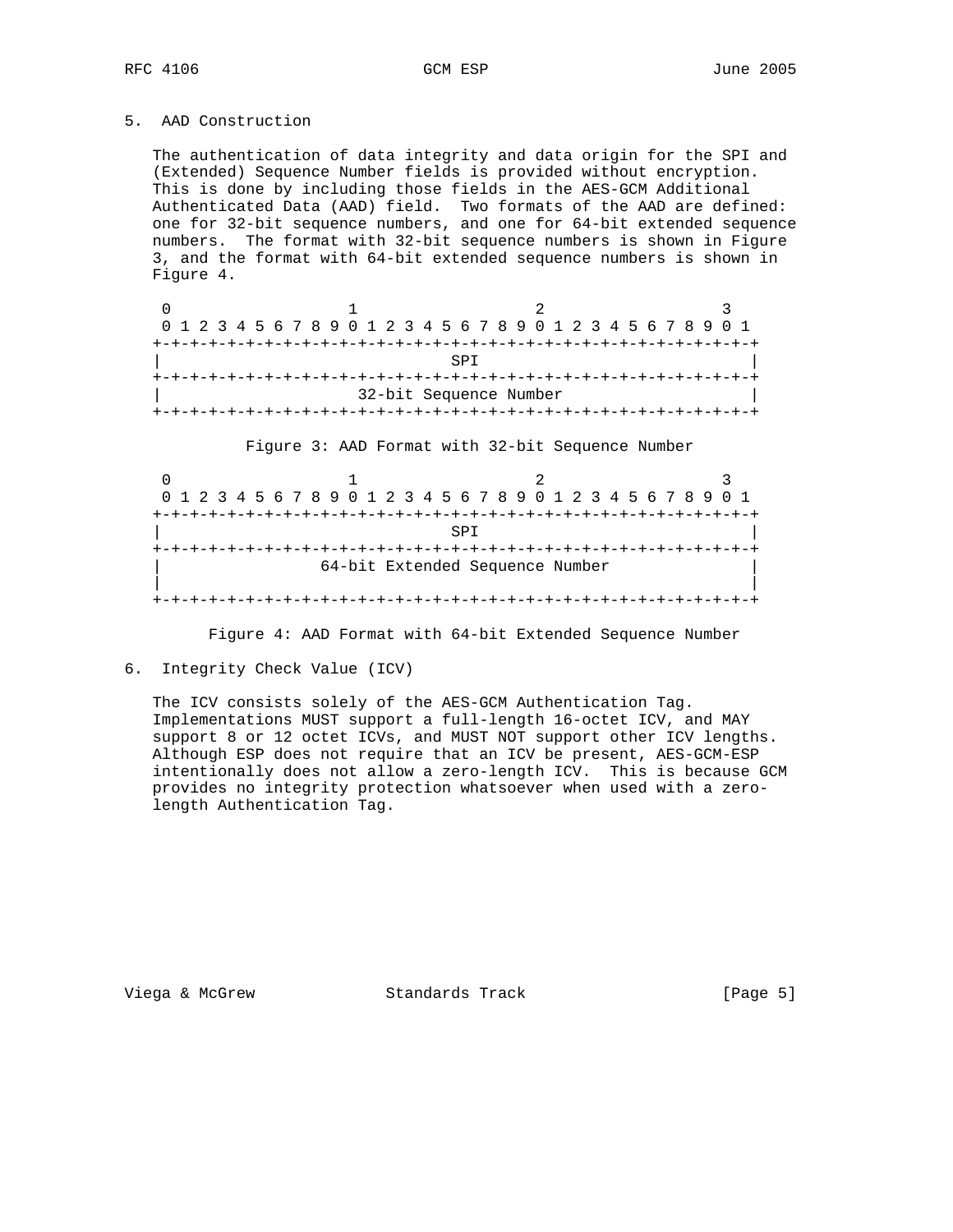7. Packet Expansion

 The IV adds an additional eight octets to the packet, and the ICV adds an additional 8, 12, or 16 octets. These are the only sources of packet expansion, other than the 10-13 octets taken up by the ESP SPI, Sequence Number, Padding, Pad Length, and Next Header fields (if the minimal amount of padding is used).

8. IKE Conventions

 This section describes the conventions used to generate keying material and salt values, for use with AES-GCM-ESP, using the Internet Key Exchange (IKE) [RFC2409] protocol. The identifiers and attributes needed to negotiate a security association using AES-GCM- ESP are also defined.

8.1. Keying Material and Salt Values

 IKE makes use of a pseudo-random function (PRF) to derive keying material. The PRF is used iteratively to derive keying material of arbitrary size, called KEYMAT. Keying material is extracted from the output string without regard to boundaries.

 The size of the KEYMAT for the AES-GCM-ESP MUST be four octets longer than is needed for the associated AES key. The keying material is used as follows:

AES-GCM-ESP with a 128 bit key

 The KEYMAT requested for each AES-GCM key is 20 octets. The first 16 octets are the 128-bit AES key, and the remaining four octets are used as the salt value in the nonce.

AES-GCM-ESP with a 192 bit key

 The KEYMAT requested for each AES-GCM key is 28 octets. The first 24 octets are the 192-bit AES key, and the remaining four octets are used as the salt value in the nonce.

 AES-GCM-ESP with a 256 bit key The KEYMAT requested for each AES GCM key is 36 octets. The first 32 octets are the 256-bit AES key, and the remaining four octets are used as the salt value in the nonce.

8.2. Phase 1 Identifier

 This document does not specify the conventions for using AES-GCM for IKE Phase 1 negotiations. For AES-GCM to be used in this manner, a separate specification is needed, and an Encryption Algorithm Identifier needs to be assigned. Implementations SHOULD use an IKE

Viega & McGrew Standards Track [Page 6]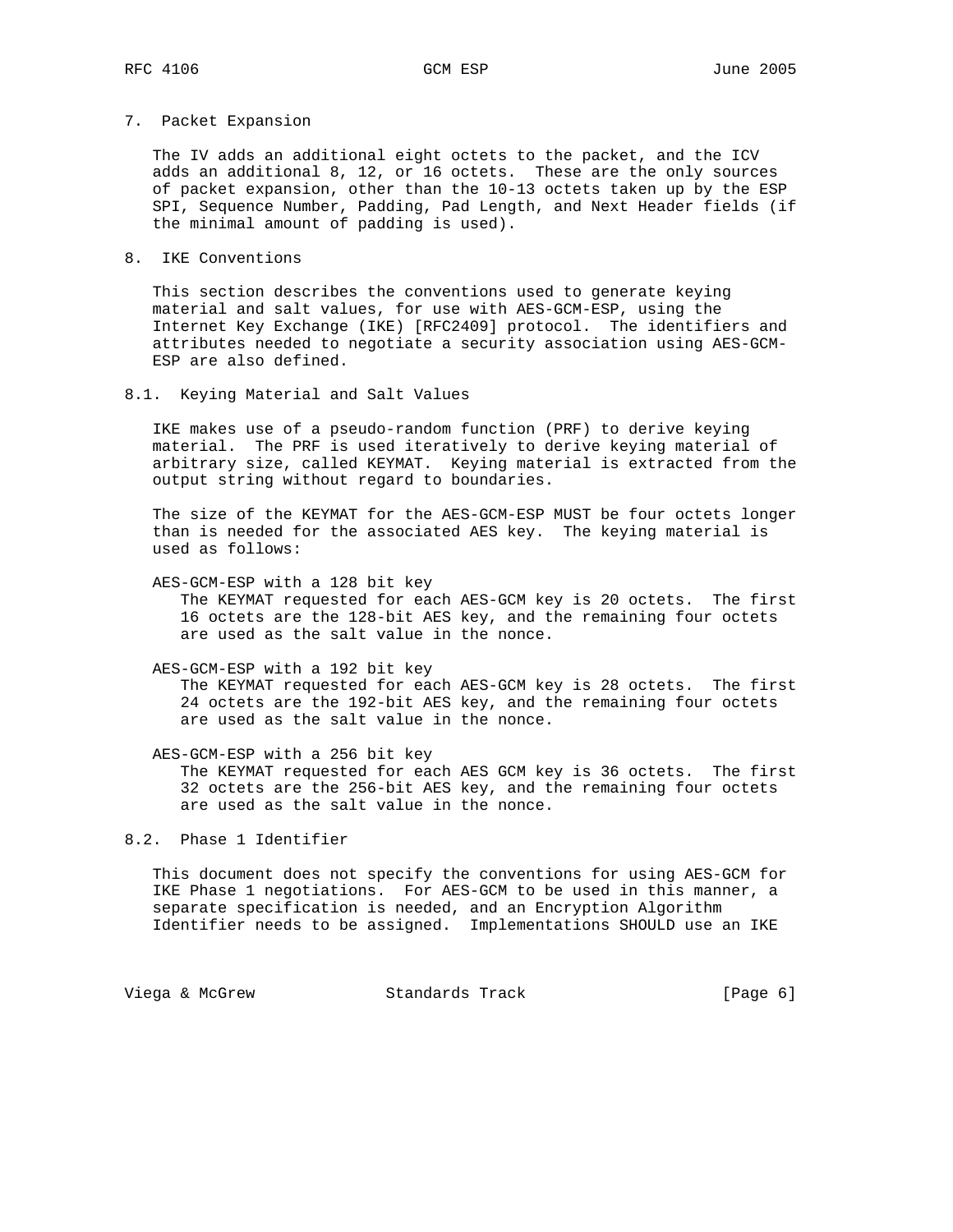Phase 1 cipher that is at least as strong as AES-GCM. The use of AES CBC [RFC3602] with the same key size used by AES-GCM-ESP is RECOMMENDED.

8.3. Phase 2 Identifier

 For IKE Phase 2 negotiations, IANA has assigned three ESP Transform Identifiers for AES-GCM with an eight-byte explicit IV:

 18 for AES-GCM with an 8 octet ICV; 19 for AES-GCM with a 12 octet ICV; and 20 for AES-GCM with a 16 octet ICV.

8.4. Key Length Attribute

 Because the AES supports three key lengths, the Key Length attribute MUST be specified in the IKE Phase 2 exchange [RFC2407]. The Key Length attribute MUST have a value of 128, 192, or 256.

9. Test Vectors

 Appendix B of [GCM] provides test vectors that will assist implementers with AES-GCM mode.

10. Security Considerations

 GCM is provably secure against adversaries that can adaptively choose plaintexts, ciphertexts, ICVs, and the AAD field, under standard cryptographic assumptions (roughly, that the output of the underlying cipher, under a randomly chosen key, is indistinguishable from a randomly selected output). Essentially, this means that, if used within its intended parameters, a break of GCM implies a break of the underlying block cipher. The proof of security for GCM is available in [GCM].

 The most important security consideration is that the IV never repeat for a given key. In part, this is handled by disallowing the use of AES-GCM when using statically configured keys, as discussed in Section 2.

 When IKE is used to establish fresh keys between two peer entities, separate keys are established for the two traffic flows. If a different mechanism is used to establish fresh keys (one that establishes only a single key to encrypt packets), then there is a high probability that the peers will select the same IV values for some packets. Thus, to avoid counter block collisions, ESP

Viega & McGrew Standards Track [Page 7]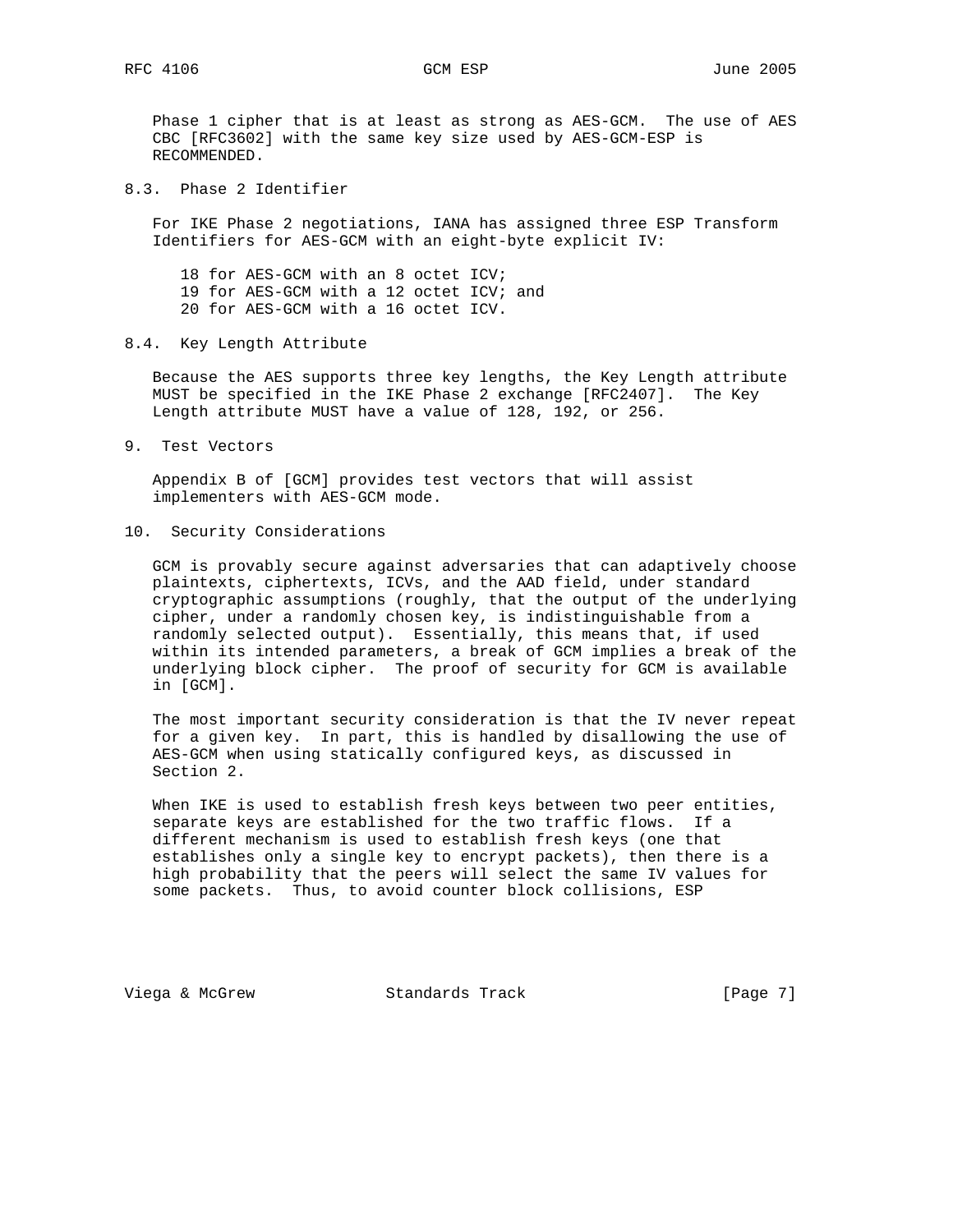implementations that permit use of the same key for encrypting and decrypting packets with the same peer MUST ensure that the two peers assign different salt values to the security association (SA).

 The other consideration is that, as with any encryption mode, the security of all data protected under a given security association decreases slightly with each message.

 To protect against this problem, implementations MUST generate a fresh key before encrypting 2^64 blocks of data with a given key. Note that it is impossible to reach this limit when using 32-bit Sequence Numbers.

 Note that, for each message, GCM calls the block cipher once for each full 16-octet block in the payload, once for any remaining octets in the payload, and one additional time for computing the ICV.

 Clearly, smaller ICV values are more likely to be subject to forgery attacks. Implementations SHOULD use as large a size as reasonable.

#### 11. Design Rationale

 This specification was designed to be as similar to the AES-CCM ESP [CCM-ESP] and AES-CTR ESP [RFC3686] mechanisms as reasonable, while promoting simple, efficient implementations in both hardware and software. We re-use the design and implementation experience from those standards.

 The major difference with CCM is that the CCM ESP mechanism requires an 11-octet nonce, whereas the GCM ESP mechanism requires using a 12-octet nonce. GCM is specially optimized to handle the 12-octet nonce case efficiently. Nonces of other lengths would cause unnecessary, additional complexity and delays, particularly in hardware implementations. The additional octet of nonce is used to increase the size of the salt.

# 12. IANA Considerations

 IANA has assigned three ESP Transform Identifiers for AES-GCM with an eight-byte explicit IV:

 18 for AES-GCM with an 8 octet ICV; 19 for AES-GCM with a 12 octet ICV; and 20 for AES-GCM with a 16 octet ICV.

Viega & McGrew Standards Track [Page 8]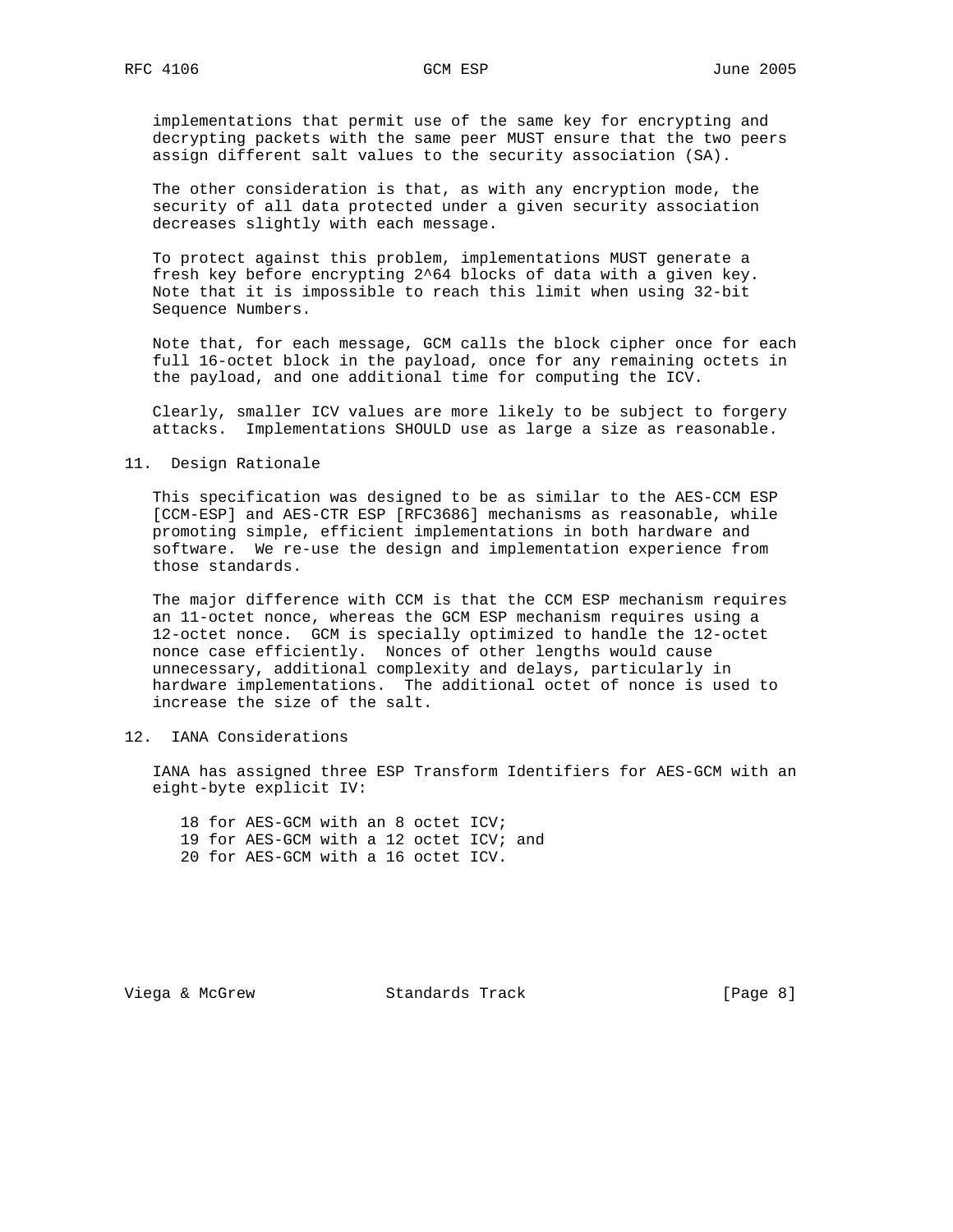13. Acknowledgements

 This work is closely modeled after Russ Housley's AES-CCM transform [CCM-ESP]. Portions of this document are directly copied from that work in progress. We thank Russ for his support of this work.

 Additionally, the GCM mode of operation was originally conceived as an improvement to Carter-Wegman Counter (CWC) mode [CWC], the first unencumbered block cipher mode capable of supporting high-speed authenticated encryption.

- 14. Normative References
	- [GCM] McGrew, D. and J. Viega, "The Galois/Counter Mode of Operation (GCM)", Submission to NIST. http:// csrc.nist.gov/CryptoToolkit/modes/proposedmodes/gcm/ gcm-spec.pdf, January 2004.
	- [RFC2119] Bradner, S., "Key words for use in RFCs to Indicate Requirement Levels", BCP 14, RFC 2119, March 1997.
	- [RFC2406] Kent, S. and R. Atkinson, "IP Encapsulating Security Payload (ESP)", RFC 2406, November 1998.
	- [RFC2407] Piper, D., "The Internet IP Security Domain of Interpretation for ISAKMP", RFC 2407, November 1998.
	- [RFC3602] Frankel, S., Glenn, R. and S. Kelly, "The AES-CBC Cipher Algorithm and Its Use with IPsec", RFC 3602, September 2003.
- 15. Informative References
	- [CCM-ESP] Housley, R., "Using AES CCM Mode With IPsec ESP", Work In Progress.
	- [CWC] Kohno, T., Viega, J. and D. Whiting, "CWC: A high performance conventional authenticated encryption mode", Fast Software Encryption. http://eprint.iacr.org/ 2003/106.pdf, February 2004.
	- [RFC2409] Harkins, D. and D. Carrel, "The Internet Key Exchange (IKE)", RFC 2409, November 1998.
	- [RFC3686] Housley, R., "Using Advanced Encryption Standard (AES) Counter Mode With IPsec Encapsulating Security Payload (ESP)", RFC 3686, January 2004.

Viega & McGrew Standards Track [Page 9]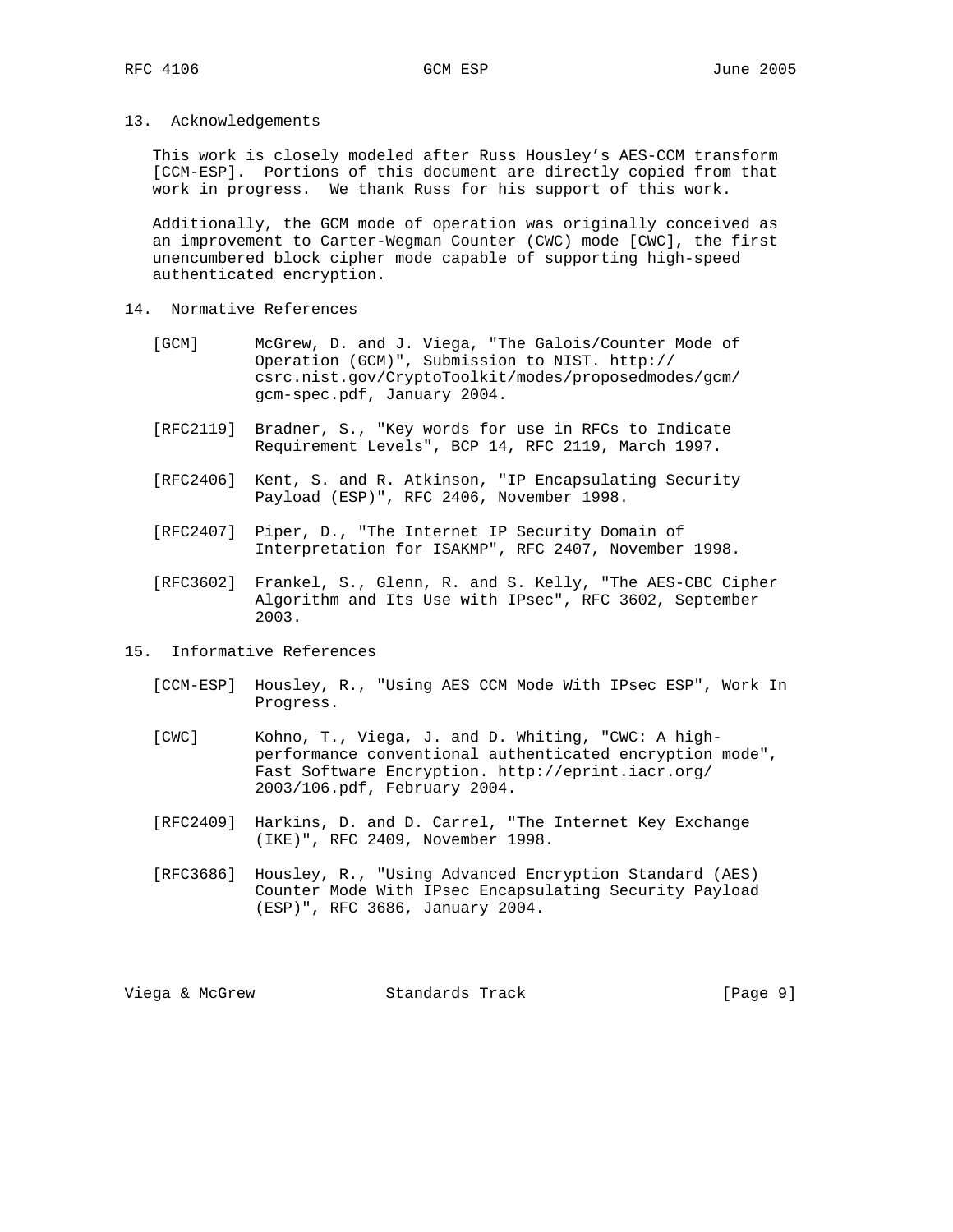Authors' Addresses

 John Viega Secure Software, Inc. 4100 Lafayette Center Dr., Suite 100 Chantilly, VA 20151 US

 Phone: (703) 814 4402 EMail: viega@securesoftware.com

 David A. McGrew Cisco Systems, Inc. 510 McCarthy Blvd. Milpitas, CA 95035 US

 Phone: (408) 525 8651 EMail: mcgrew@cisco.com URI: http://www.mindspring.com/˜dmcgrew/dam.htm

Viega & McGrew Standards Track [Page 10]